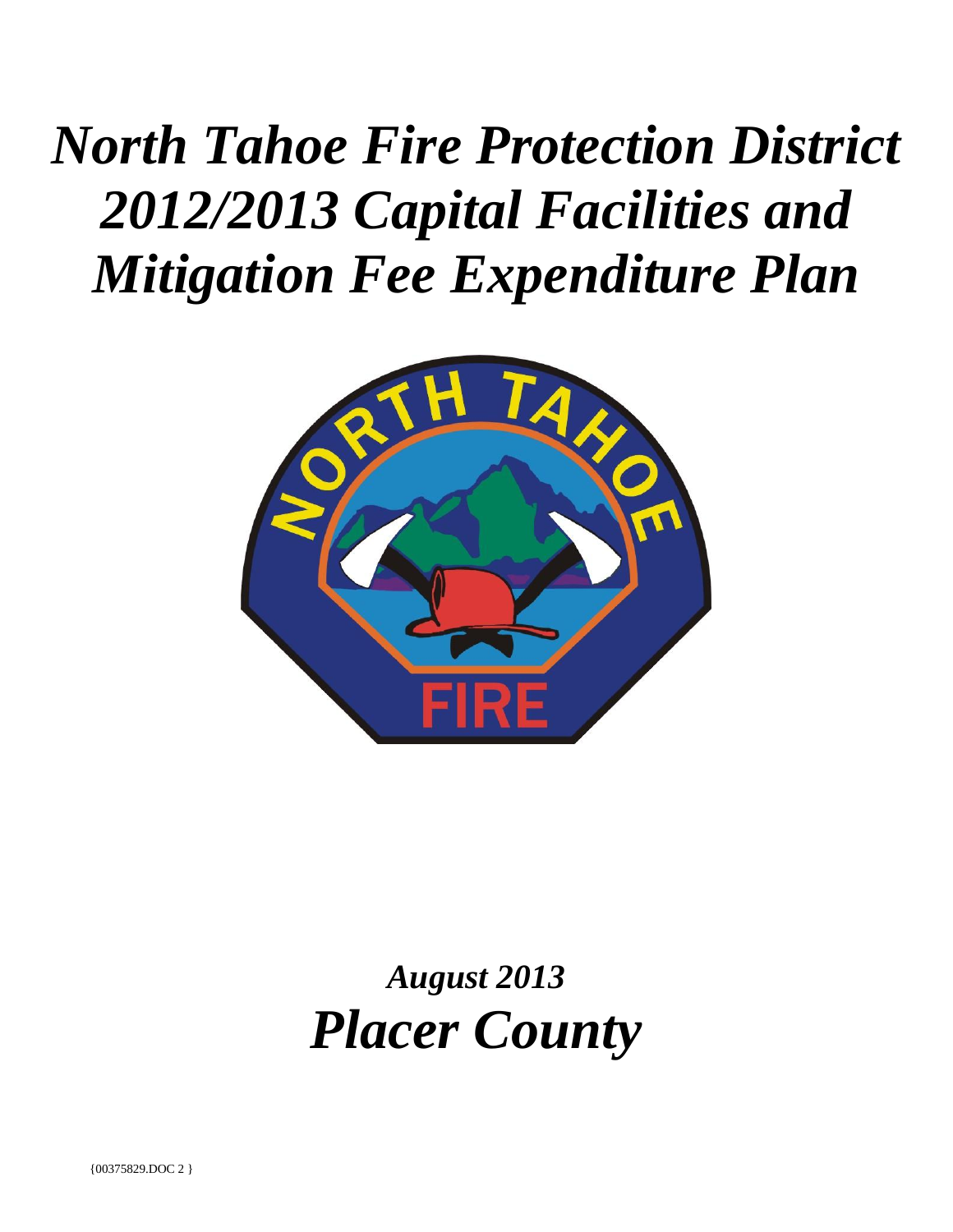### *Summary of the Mitigation Process*

For several years the County of Placer has undergone sustained growth. In spite of rigid controls from the Tahoe Regional Planning Agency (TRPA) and the state of the economy, slow growth has continued in the Lake Tahoe basin. This increase in protection inventory and service population has served to spread existing assets of public agencies over a substantially larger service base. The North Tahoe Fire Protection District has experienced an increase in the amount of building inventory to protect. This development has contributed to an increase in fire protection inventory, requiring a commensurate increase in firefighting infrastructure.

North Tahoe Fire Protection District is faced with growing capital improvement needs that exceed property tax increments. With the advent of Proposition 218, special tax or assessments are no longer valid revenue sources to keep pace with growth, new service and infrastructure demands. The North Tahoe Fire Protection District is utilizing a proactive approach to continue an existing level of service and to meet the future needs of the District.

Historical data about staffing and inventory has been gathered to develop estimates of adequate staffing levels and capital inventory. This information has been used to develop a fair and equitable mitigation fund equation. The total impact is analyzed by correlation between community growth and the increased need for fire prevention and protection services. The ultimate purpose of the mitigation fees is to provide a continuing level of service rather than a remedy for past development and to hopefully arrest the degradation of service levels.

In 1986 Assembly Member Cortese recognized the need for concise legislation concerning mitigation. AB 1600 is the result of hearings. Through delay, the effective date of AB1600 was January 1, 1989. AB1600 enacted Government Code Sections 66000-66003. This in effect requires local agencies imposing mitigation fees to specify the public improvement, segregate the monies collected in special accounts, re-examine the necessity for the expanded balance after 5 years, and refund the balance with accrued interest. In addition, local agencies imposing the fee for defined facility and improvements would be authorized to adopt and annually review a specified capital facilities plan.

AB 1600 required the North Tahoe Fire Protection District to go through an established process to enact a reasonable relationship between a development fee and the specified improvement that it will be used for. In simple terms, the North Tahoe Fire Protection District cannot arbitrarily charge a mitigation fee without first showing the relationship between impact of development and the fee being charged. A thorough analysis of this process was met was completed in 2000 and 2007. In 2013 another thorough analysis was conducted that established and confirmed the relationship between the impact of development and the fee being charged.

The final hurdle was the actual levy of fees. The California Attorney General issued the opinion that Special Districts cannot levy mitigation fees. However, the California Constitution allows Counties and Cities to levy mitigation fees. Through this process and by Resolution, Placer County has allowed the North Tahoe Fire Protection District to realize mitigation revenues. Currently the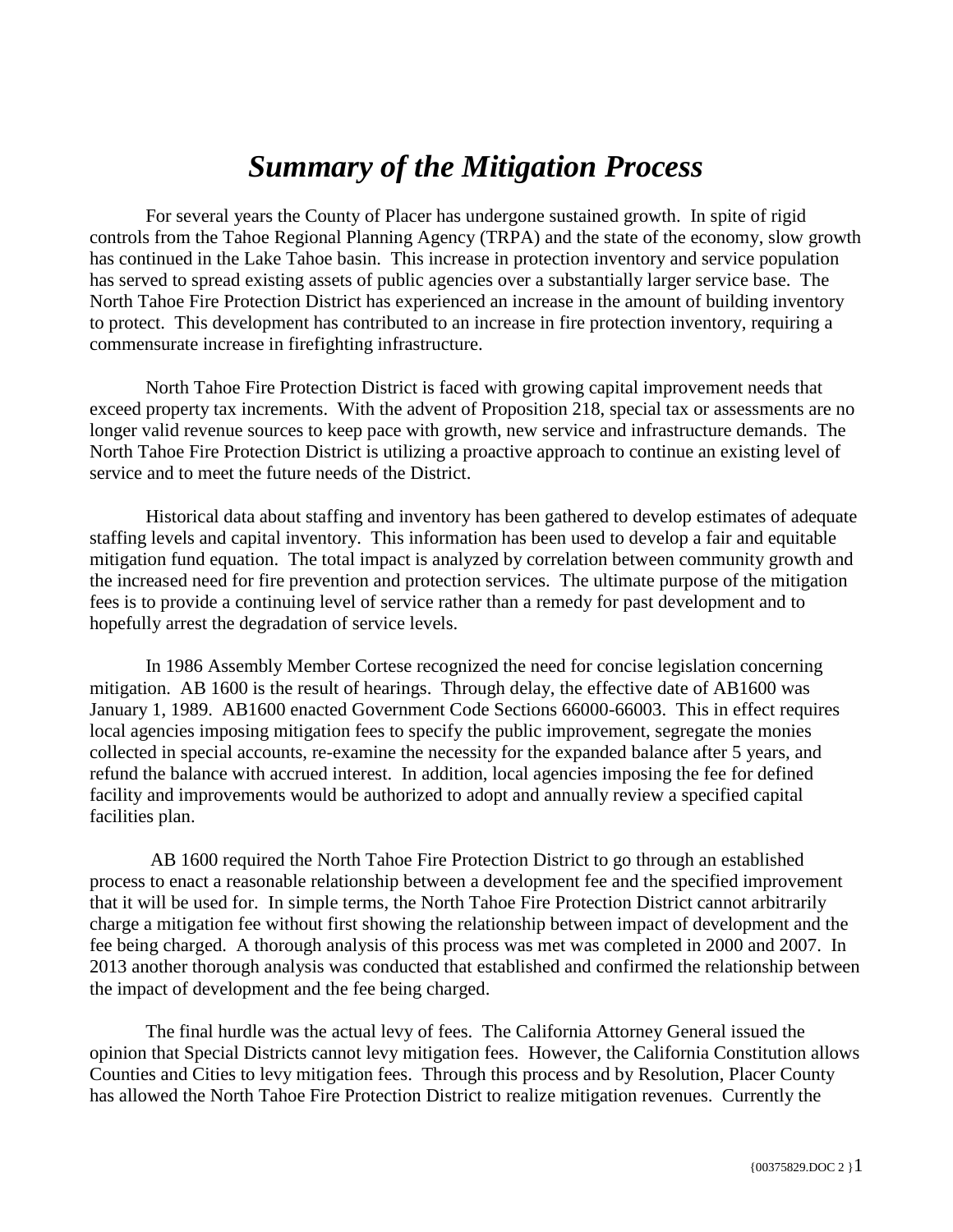North Tahoe Fire Protection District collects mitigation fees within the Fire Protection District boundaries. The content of this report will outline the spending plan for those fees collected up to and including the fiscal year 2012/2013, an inventory of the fees collected to this point and a proposal for a mitigation fee adjustment based on a generally accepted inflationary adjustment.

### *Relationship Between Growth and Capital – Facilities Plan*

North Tahoe Fire Protection District continues to experience growth in fire inventory, as well as population, this trend is expected to continue for years to come. This development has contributed to an increase in calls for service and increased fire potential.

The recent trend of expanding small mountain cabins to expansive resort homes is creating larger homes with larger population potential. Many of these homes are vacation rentals, which carry increased risks with transient guests unfamiliar with the unusual fire and safety risks of forested and heavy snow areas. As the demand for fire and Emergency Medical Services capability increases through infill construction and "teardown" remodels, the ability to transport personnel and apparatus will degrade proportionally. The major arterial routes are critically congested and the projected increase in residents and visitors will only worsen the problem. The only plausible mitigation strategy is to maintain, upgrade or relocate staffed fire stations where response is timely, and to maintain enough redundancy in apparatus and equipment to act autonomously until assistance can arrive.

The continued growth will impact the District's ability to maintain the same level of service. The impact of this growth affects three aspects of the organization: (1) Personnel required (2) Fire Stations (3) Apparatus. Capital Mitigation fees may be used for specific items as clearly stated in AB 1600. Personnel cannot be funded with these fees. Development of fire stations and purchase of apparatus is allowed. North Tahoe Fire Protection District uses a systems approach to deliver services across the District. Each Station supports one another and apparatus are truly a system wide resource and all apparatus are available to all portions of the District. Thus it is appropriate that mitigation fees collected from one particular project or geographic area be used to support apparatus or facilities in another.

#### Personnel

Personnel cannot be funded with these fees.

#### Fire Stations

The Facilities Plan indicates the proposed expenditures for all existing facilities and those projected. Mitigation fees can only be used for Facility improvements directed related to growth. Funds shall not be used for replacement.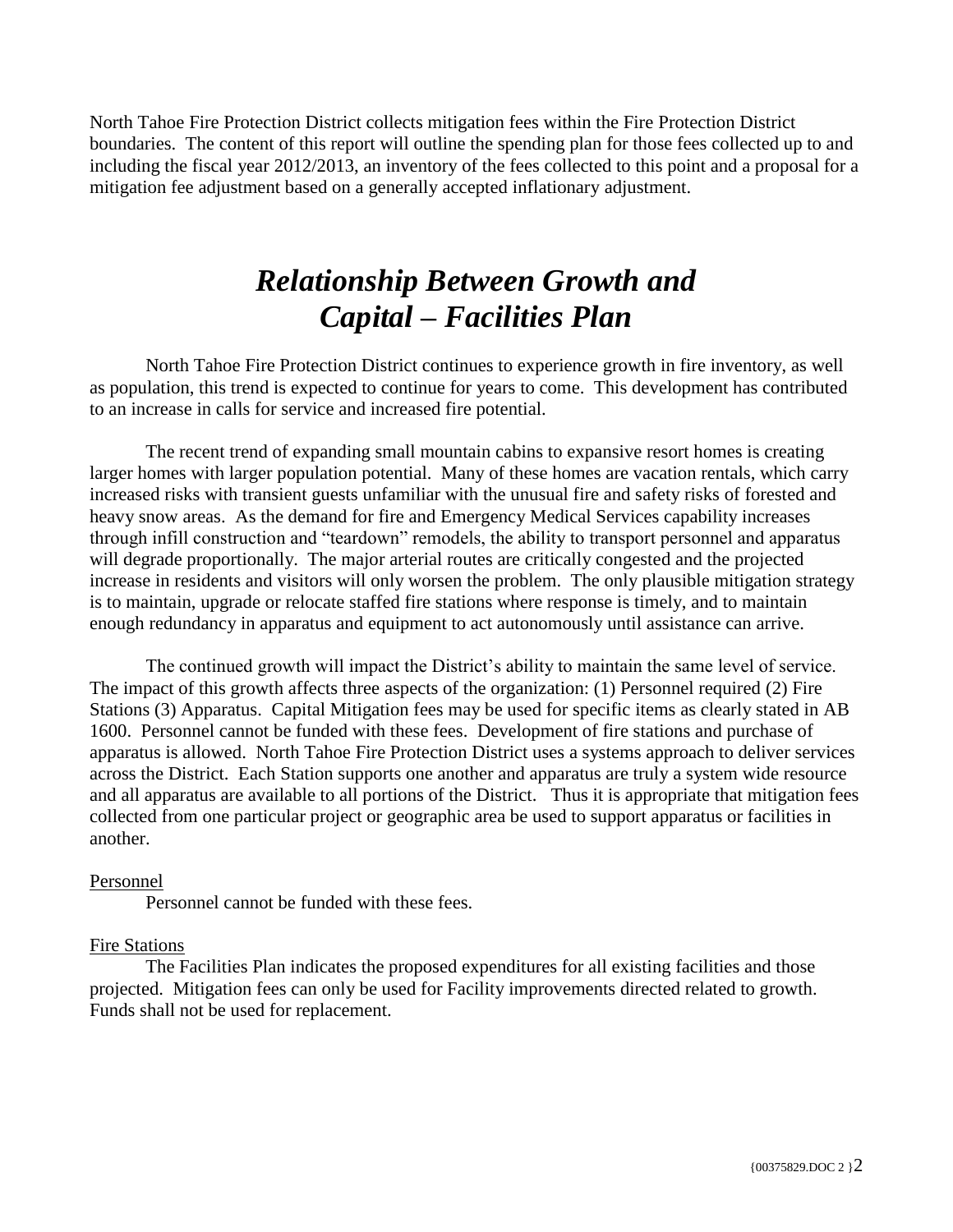### *Discussion of issues raised through public comment*

During the introduction of the Five year update to the District's AB1600 Mitigation plan, concerns were brought forward by community stakeholders. Concerns expressed included the population growth rate utilized by the District's AB1600 consultants (Goodwin Consulting Group) and the inclusion of facilities and equipment into the plan as they relate to new construction paying its fair share.

Goodwin Consulting Group used a 1.5% growth rate over 22 years (equaling 4,330 new residents and 540 new employees) which received considerable attention because the 2010 census numbers and some other indicators show a population decline coinciding with the recession starting in 2008. The 1.5% growth rate represents an average that is applied over a 22 year period. The growth rate for some years may be higher, while others may be lower. It is also important to note that the increase is applied to 2010 estimates, which reflect near-bottom economic conditions. The 11,172 resident populations represent the estimated residential population for 2013, which is based on the 2010 estimate provided by the County plus the average annual growth rate of 1.5% for the 3-year period from 2010 to 2013, the same formula as used in original mitigation plan study.

Another concern expresses was that 100% of certain projected new equipment and facilities were included into the plan rather than a reduced share being apportioned to new development. The question was also raised in discussion as to what standards and benchmarks the District uses to make plan updates and adjustments.

Wages and benefits make up greater than 70% of the cost to provide fire services, neither of which can be paid through collection of AB1600 mitigation fees. In essence, only 30% of the actual cost associated with providing additional fire protection services to future development are allocated under the Plan. In accordance with AB1600, the District placed specific facilities and equipment into the AB1600 mitigation plan in order to off-set anticipated increased demands on existing services by future development. Historically, the District collects \$60,000 to \$70,000 per year in mitigation fees and has never fully funded any single facility or apparatus.

Placement of essential fire apparatus and fixed facilities for community fire protection is a complex operational function that takes into account parameters outside the scope of AB1600, such as response times and staffing levels. National consensus standards are used for benchmarking and in future planning. The Insurance Services Office's *Fire Suppression Rating Schedule* and National Fire Protection Association, NFPA 1710 *Standard for the Organization and Deployment of Fire Suppression Operations, Emergency Medical Operations, and Special Operations to the Public by Career Fire Departments*, are two important national standards that assist in determining future needs.

The North Tahoe Fire Protection District will report annually the total number of AB-1600 qualifying projects, including data for square footage for residential, commercial and industrial properties and the associated fees collected.

To date, calendar year 2013, the District has collected \$41,031.67 on 46,103 square feet of new residential space. Of those projects; 14 were new construction and 9 were remodel/additions of greater than 500 square feet.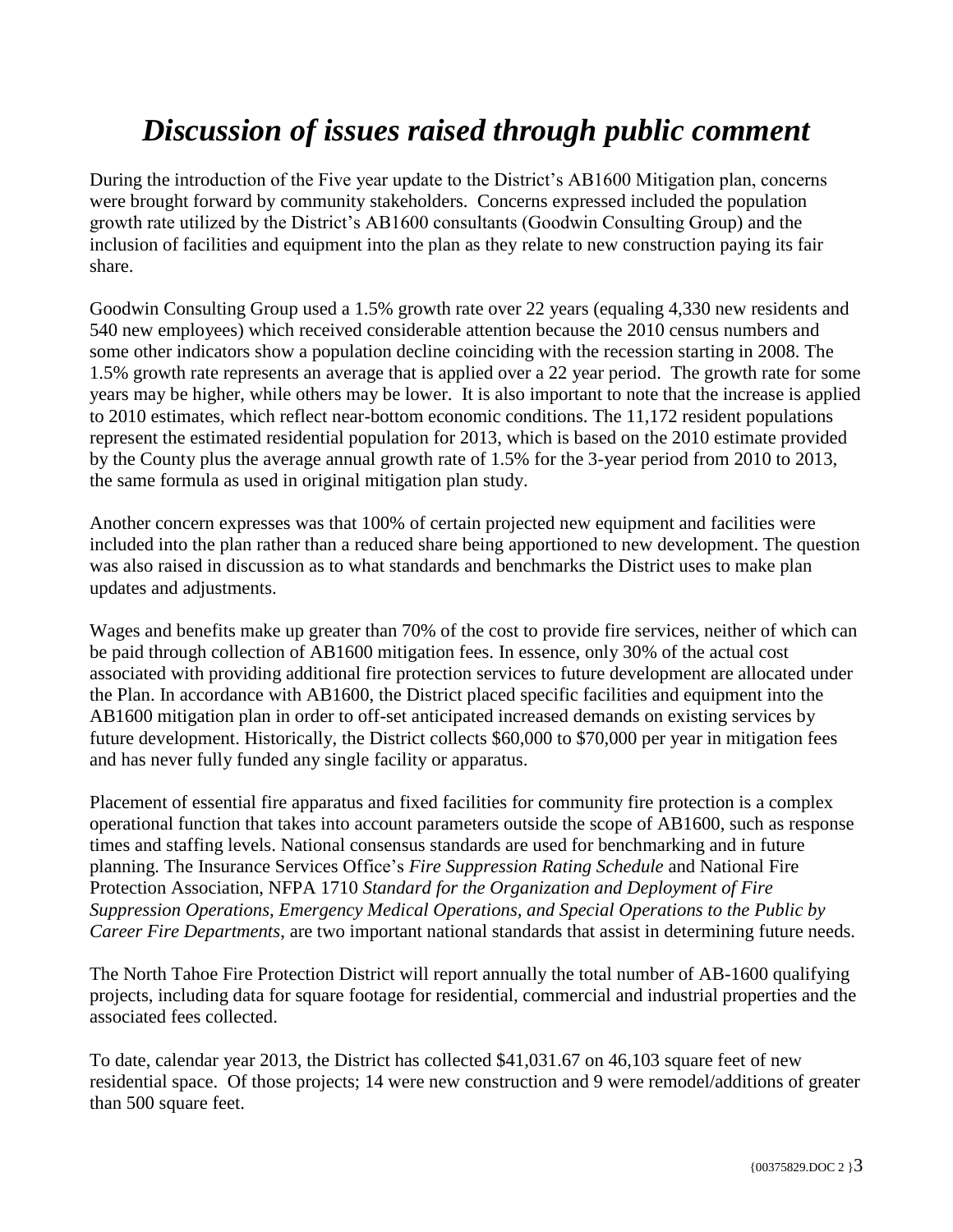### *Applicable California State Codes and National Fire Protection Association Standards*

#### **Fire District Station Facilities.**

The Fire District builds and maintains stations and facilities in accordance with the current California State Building Code, Electrical Code, Plumbing Code and Mechanical Code and Fire Code. Station and Facility construction must all meet requirements of the Nation Fire Protection Association (NFPA) for construction and maintenance. The following standards are examples of NFPA standards that apply to new facility project within the North Tahoe Fire Protection District.

- Standard 101 Life Safety Code
- Ch 1.1.2 The code addresses the construction, protection and occupancy features necessary to minimize danger to life from the effect of fire, including smoke, heat and toxic gasses created during a fire. Ch1.1.3 – The Code established minimum criteria for the design and egress facilities so as to allow prompt escape of occupants from buildings or, where, desirable, into safe areas within buildings.
- Standard 1500 Fire Department Occupational Safety and Health Program
- Ch 9.1.1 Facility Safety All Fire Department facilities shall comply with all legally applicable health, safety, building, and fire code requirement.
- A.9.1.1 where health, safety, building, and fire codes are not legally applicable to fire department facilities; steps should be taken to ensure that equivalent standards are applied and enforced. In absence of local requirements, the provisions of NFPA 1; Fire Code NFPA 70; NFPA 101, Life Safety Code; NFPA 5000, Building Construction and Safety Code should be applied.
- In addition, the workplace safety standards specified in 92CFR 1910, Occupation Safety and Health Standards, or an equivalent standard should be applied. Applicable requirements of the Americans with Disabilities Act (ADA) should be met.

#### **Fire Department Apparatus.**

The North Tahoe Fire Protection District operates several types of fire apparatus. Structural fire fighting engines are built in accordance with NFPA 1901; water tenders are built in accordance with NFPA 1903 Standard for mobile water supply fire apparatus; wildland fire apparatus are built in accordance with NFPA 1906; the District's aerial fire apparatus will be built in accordance with NFPA 1904.

NFPA Standard 1500 – Fire Department Occupational Safety and Health Program; Ch6 Fire Apparatus, Equipment, and Driver/Operators section 6.1.1 states fire departments shall consider safety and health as primary concerns in the specification, design, construction, acquisition, operation, maintenance, and inspection and repair of all fire department apparatus. The District will continue to meet this standard.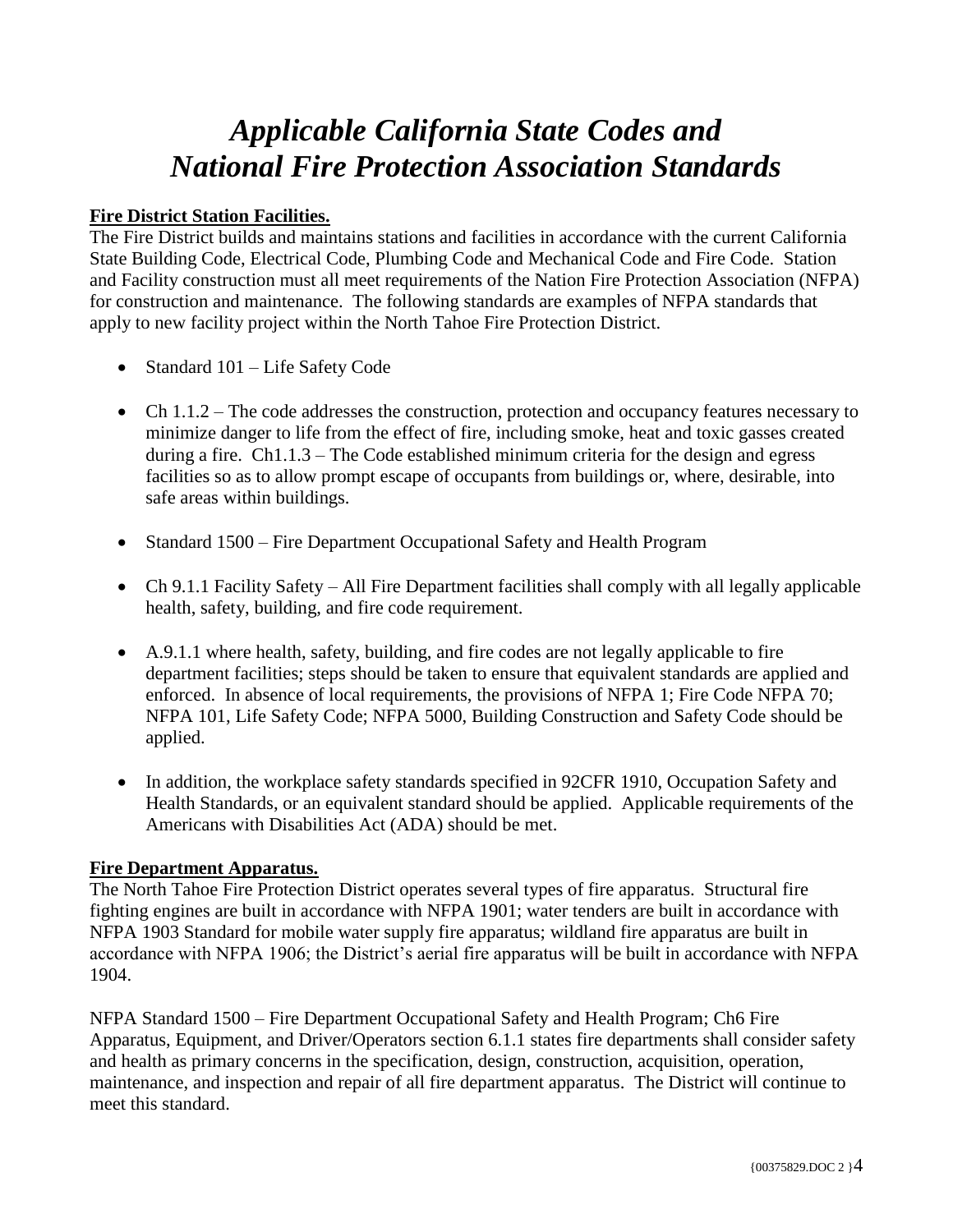#### **Fire Department Staffing.**

While staffing and personnel cannot be funded with Mitigation fees; the NFPA standard related to staffing is noted as staffing is an integral portion of fire attack and mitigation.

NFPA Standard 1710 – Organization and Deployment of Fire Suppression Operations, Emergency Medical Operations, and Special Operations to the Public by Career Fire Departments; Ch 4.3 Staffing and deployment states staffing in the fire department shall identify minimum staffing requirements to ensure that a sufficient number of members are available to operate safely and effectively. It is the District's intention to meet this standard.

| Demand Zone   | Demographics                  | Minimum Staff<br>to Respond | Response Time<br>(minutes)      | Meets<br>Objective |
|---------------|-------------------------------|-----------------------------|---------------------------------|--------------------|
| Urban Area    | $>1,000$ people<br>/ sq mi    | 15                          | 9                               | 90%                |
| Suburban area | $50 - 1000$<br>people / sq mi | 10                          | 10                              | 80%                |
| Rural area    | $< 500$ people /<br>sq mi     | 6                           | 14<br>Directly                  | 80%                |
| Remote area   | Travel distance<br>$> 8$ mi   | 4                           | dependent on<br>travel distance | 90%                |

The following table from Ch 4.3.2 indicates minimum staffing and response times required by NFPA: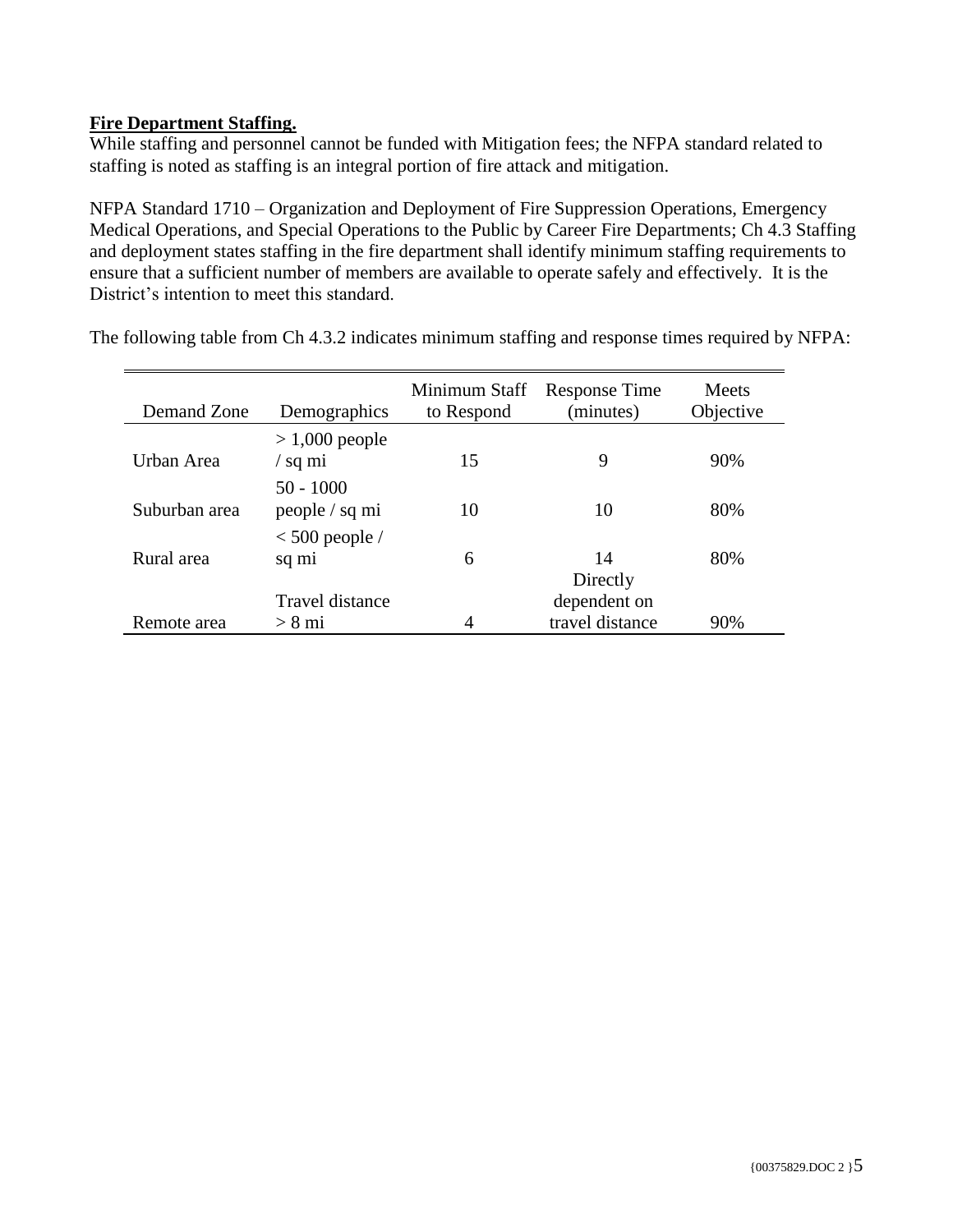### *North Tahoe Fire Protection District Physical Facilities - Expenditure Plan*

North Tahoe Fire Protection District personnel and equipment are quartered in five separate facilities. The stations are geographically distributed to provide coverage of the entire District. With the exception the new Public Safety Center Station 51, District stations are exceeding their designed capability; the apparatus rooms are filled to capacity; and no space is available for additional activities, equipment, or personnel, which will be required by growth. The facilities are as follows:

#### *Station 51 – 222 Fairway Dr., Tahoe City*

Station 51 is the headquarters station of the District, construction was completed in 2012. This building has been constructed to achieve a minimum of LEED "Silver" certification. The station is 20,027 sq. ft., single story with a full sub-floor or basement level; wood frame construction with steel columns and support beams on a concrete foundation. Chief Officers, Fire Marshal, Forest Fuels and administrative staff have offices on the first floor of the building along with 5 double deep, pull through apparatus bays (approximately 7,000 sq. ft.). Staff quarters and an emergency operations center are located on the lower floor. This station has been constructed to meet the administrative needs of the District for the next 50 years.

#### *Future Funding Needs and allocations for Station 51:*

| 5 year - Minor Capital Improvements  | 25,000  |  |  |
|--------------------------------------|---------|--|--|
| 15 year - Minor Capital Improvements | 100,000 |  |  |
|                                      | 125,000 |  |  |

#### *Station 52 — 288 North Shore Blvd., Kings Beach*

Station 52 is located in Kings Beach, at the North end of the District. This station serves a large and dense population, much of which is an aging wood frame structures which have been converted to rental units. Additionally several large low income housing units have recently been added. Much of Kings Beach and Brockway is residential with narrow streets which can be barely passable with winter snows.

Built in 1956, Station 52 is a two story concrete block and wood structure. The building houses active engine companies, as well as some administrative offices. The station has three single bays and one double drive through bay. The single bays have 10' high doors, thus limiting the height of assigned apparatus. The drive-through bay has 12' doors and 14' side-to-side clearance.

The parcel of land that this station is located on has several restrictions that limit the District's ability to expand this station. However in light of recent commercial development within the vicinity of this station, a significant remodel/upgrade must be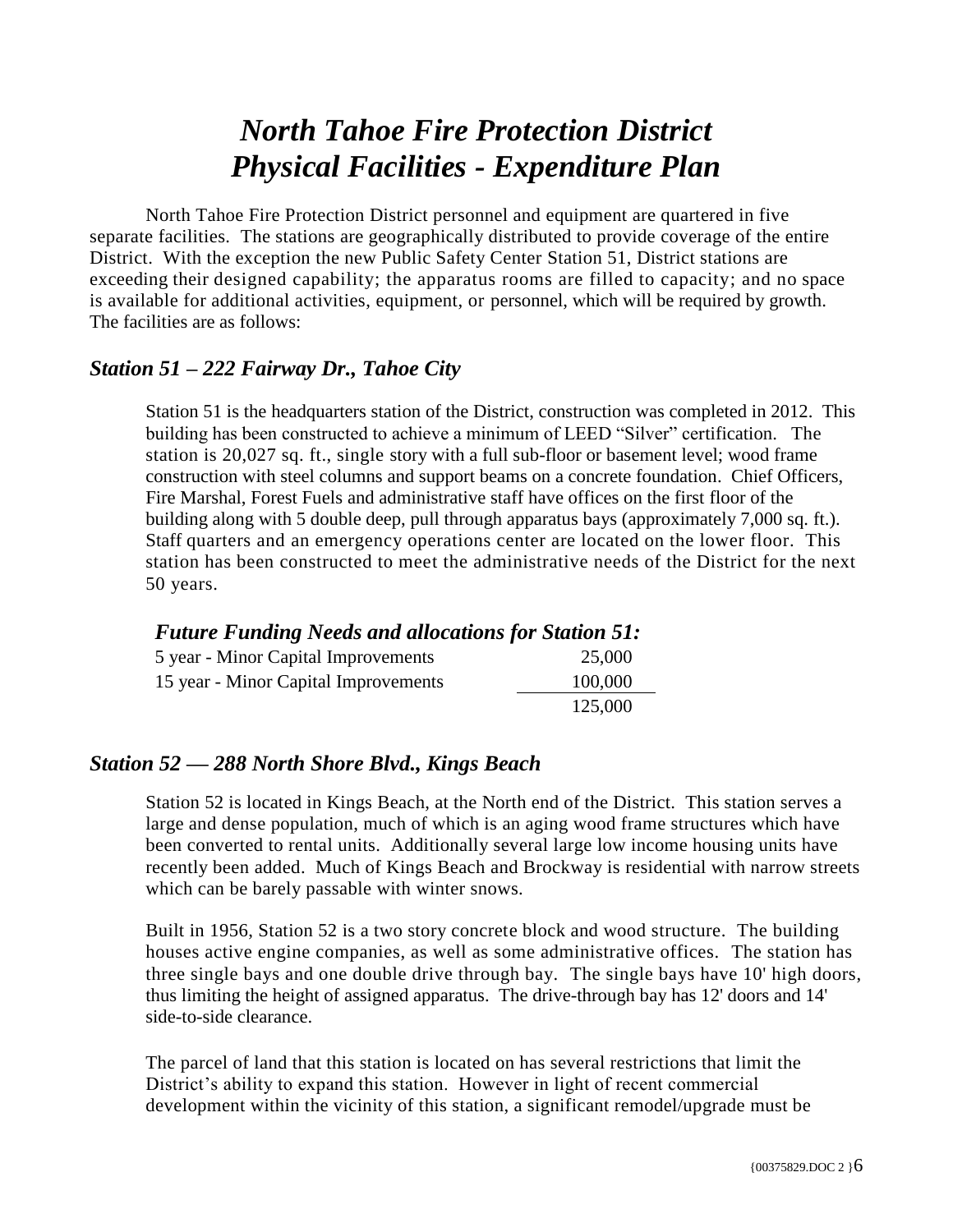considered. New development within the vicinity of this station has resulted in larger more dense occupancies requiring larger apparatus and more staffing. The cost for this remodel/upgrade would be significant.

Station 52 does not meet current State of California essential service building requirements. The costs of retrofitting the building to meet current standards would be significant.

#### *Future Funding Needs and allocations for Station 52:* 5 year - Minor Capital Improvements 50,000 10 year - Upgrade/expansion/replacement 4,906,500 15 year - Minor Capital Improvements 150,000 5,106,500

#### *Station 53 — 5425 West Lake Blvd., Homewood*

Station 53 serves the southernmost portions of the District. The area this station serves is much more remote than other areas of the District. From Station 53, the District provides contract EMS and automatic aide for fire response to areas of El Dorado County. Station 53 was built in 1962, constructed of concrete brick and wood construction.

Station 53 is a three single bay station with 12' high doors. The apparatus assigned to Station 53 barely fits in the apparatus bays; 31' apparatus is packed into 34' bays. Due to the area served; this station houses the water tender, one of the largest pieces of apparatus the District operates.

Station 53's quarters were built for 1 person resident staffing and are unsuitable for more than one person. Staffing increases due to growth have created a necessity to increase the size of quarters by adding a second bedroom.

Homewood Mountain Resort is currently in the process of expanding/upgrading their facilities. Their project would include additional commercial and residential buildings. This development will impact the District ability to provide service with current staffing levels. Serious consideration will have to be given to an upgrade/expansion of Station 53 to enable the District to provide adequate service by staffing this station with additional personnel. The cost for this upgrade/expansion would be significant.

Station 53 does not meet current State of California essential service building requirements. The costs of retrofitting the building to meet current standards would be significant

#### *Future Funding Needs and allocations for Station 53:*

| 5 year - Minor Capital Improvements    | 50,000    |
|----------------------------------------|-----------|
| 7 year - Upgrade/expansion/replacement | 3,582,500 |
| 15 year - Minor Capital Improvements   | 150,000   |
|                                        | 3,782,500 |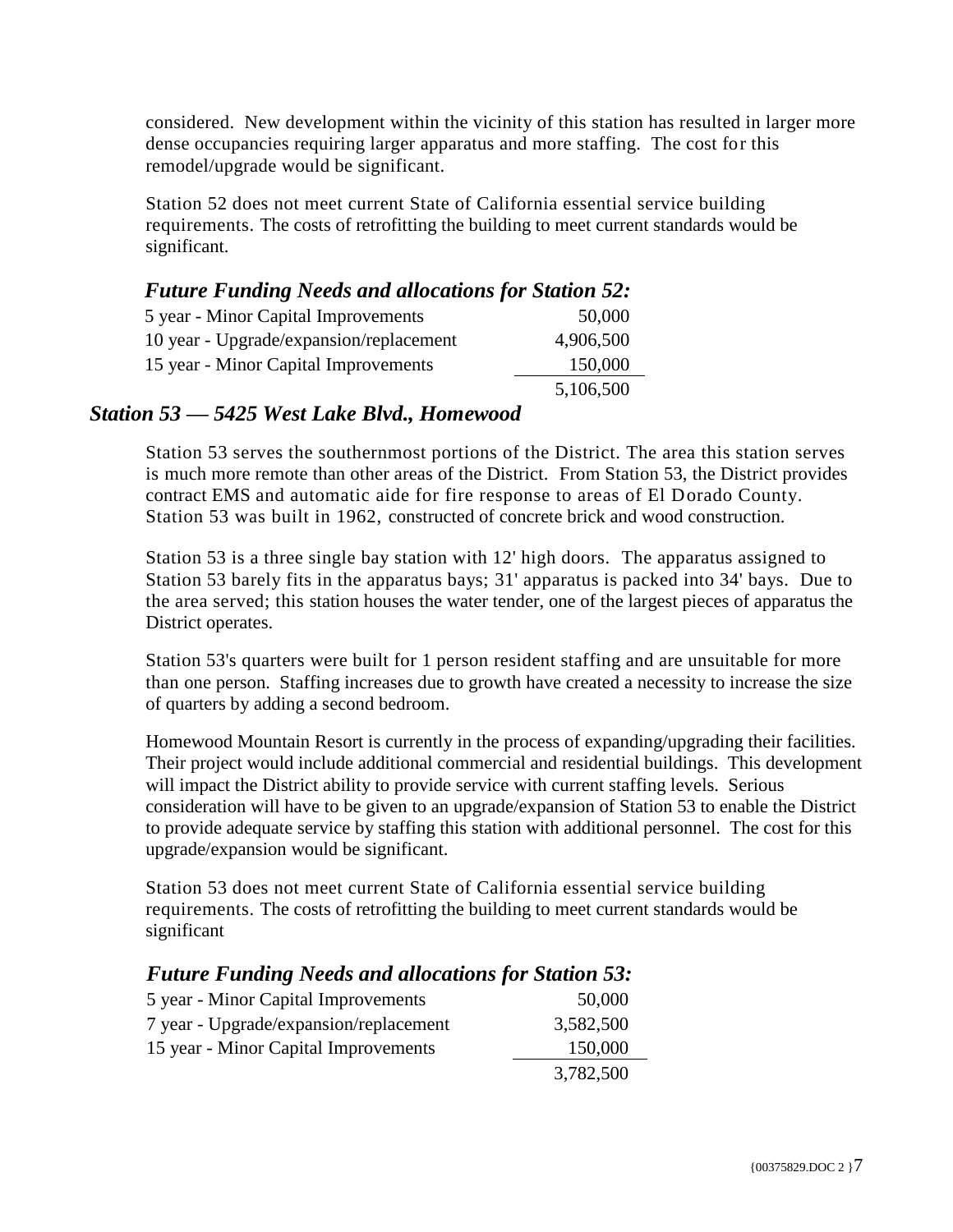#### *Station 54— 159 Observation Drive, Tahoe City*

Station 54 is located in the Dollar Hill area of the District. The station serves both as a working mechanics shop of the District. Station 54 is on a residential lot in a residential neighborhood. The Station built in 1962 with wood frame construction and residential station design. This station is adequate for its present use; however incompatible with residential zoning. A long term plan should move the mechanics shop into larger more industrial facilities. This fire station would need significant additions to house full time staffing.

Station 54 does not meet current State of California essential service building requirements. The costs of retrofitting the building to meet current standards would be significant.

#### *Future Funding Needs and allocations for Station 54:*

| 5 year - Minor Capital Improvements (driveway |         |
|-----------------------------------------------|---------|
| replacement)                                  | 50,000  |
| <b>Upgrade of Mechanic Shop</b>               | 100,000 |
| 15 year - Minor Capital Improvements          | 150,000 |
|                                               | 300,000 |

#### *Station 55 — 240 Carnelian Bay Rd., Carnelian Bay*

Station 55 is located in the community of Carnelian Bay, about midway between the North boundary of the District and the main station, station 51. This station was built in 1962 as residential fire station. The building is two story and of poured concrete and block construction.

Both quarters and apparatus bays are adequate for the apparatus assigned, although some modifications of door height must be considered. The station is presently being utilized apparatus and equipment storage. Additional it is used during the summer months as a staffed station by CalFire.

Station 55 does not meet current State of California essential service building requirements. The costs of retrofitting the building to meet current standards would be significant.

#### *Future Funding Needs and allocations for Station 55:*

| 5 year - Minor Capital Improvements  | 50,000  |
|--------------------------------------|---------|
| 15 year - Minor Capital Improvements | 150,000 |
|                                      | 200,000 |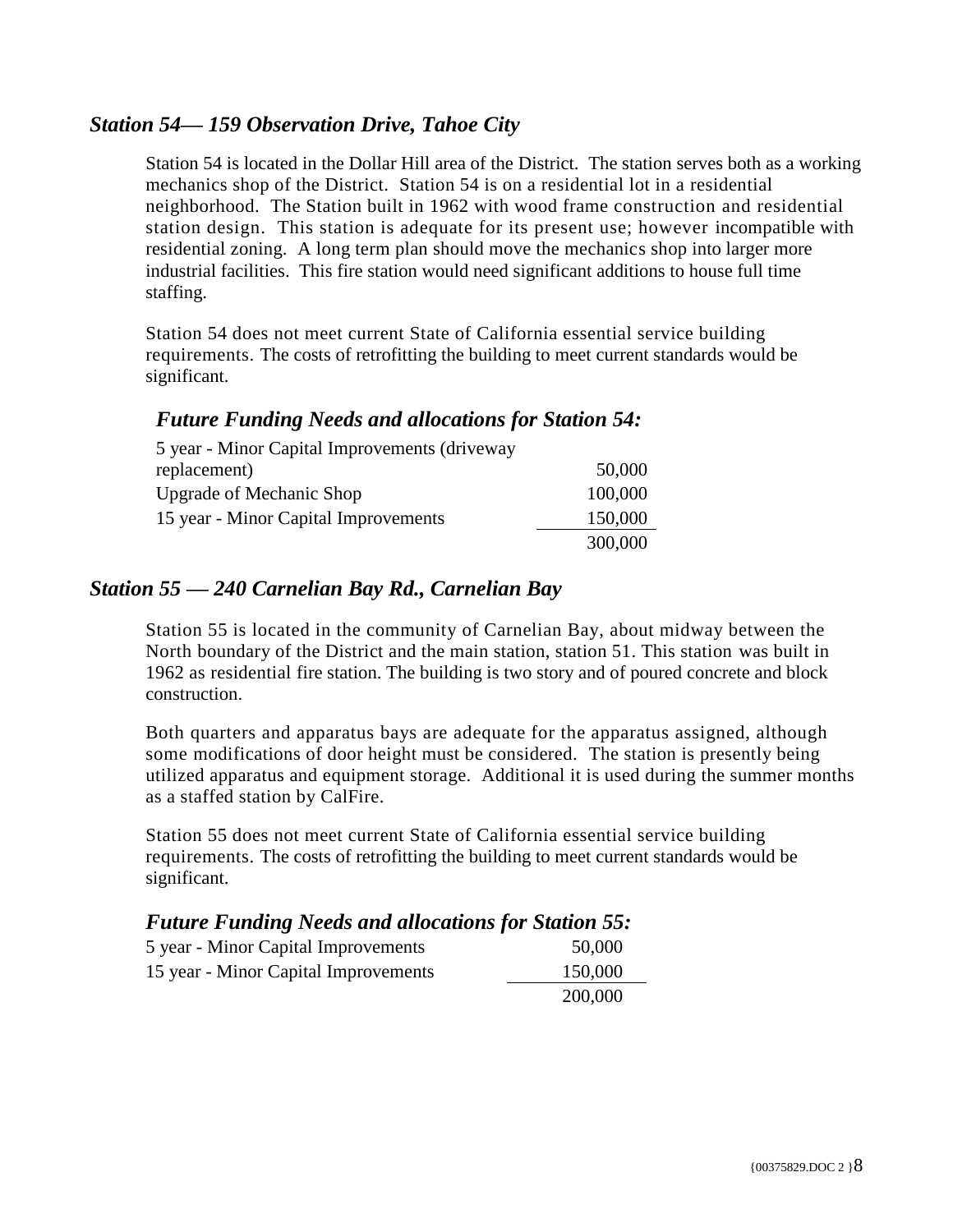#### *Future Fire Station Property — 2155 West Lake Blvd., Pine/and (Kilner Park)*

This undeveloped property is strategically located along the West shore of the Fire District between 2 existing fire Stations (Sta. 51 and 53). Many years ago the Fire District was granted the right to develop a fire station on the South East corner of this property. Tahoe City PUD currently maintains the property as a park. A staffed fire station at this location would significantly reduce critical response times to local communities. Budget constraints and fiscal priorities have prevented development of this site.

### *Ongoing Inflation Adjustment*

Mitigation fees are adjusted annually to accommodate the impact of development (growth) on fire protection services within the District. The District adjusts mitigation fees based on the percent change in construction costs as defined in the Construction Cost Index (CCI) published by the *Engineering News-Record.* The need for the District to adjust mitigation fees annually was approved by the Placer County Board of Supervisors, and recommended in the Fire Facilities Mitigation Fee Study.

### *Proposed 2013 Mitigation Fee Rate adjustment based on the Updated Impact Fee Study*

Fixed rate pricing structures are unable to keep pace with increasing costs of facilities, vehicles, and general fire protection infrastructure requirements. Thus consistent with the spirit of the enabling legislation, the North Tahoe Fire Protection District has adjusted its mitigation fee schedule for 2012/2013. The District's last mitigation fee structure increase occurred in 2011 and was based on the Construction Cost Index (CCI) published by the *Engineering News-Record.* The CCI rate of change for the period November 2010 thru November 2011 was 2.5%.

The below chart outlines the existing and proposed rate structure for the mitigation fee schedule.

#### FEE SCHEDULE

| <b>CONSTRUCTION TYPE</b>                   | <b>EXISTING</b>        | <b>NEW PROPOSED</b>    |
|--------------------------------------------|------------------------|------------------------|
| <b>Residential</b>                         | \$0.89 per square foot | \$1.01 per square foot |
| <b>Nonresidential</b><br><b>Commercial</b> | \$0.67 per square foot | \$0.69 per square foot |
| <b>Office</b>                              | \$0.84 per square foot | \$0.87 per square foot |
| <b>Industrial</b>                          | \$0.58 per square foot | \$0.58 per square foot |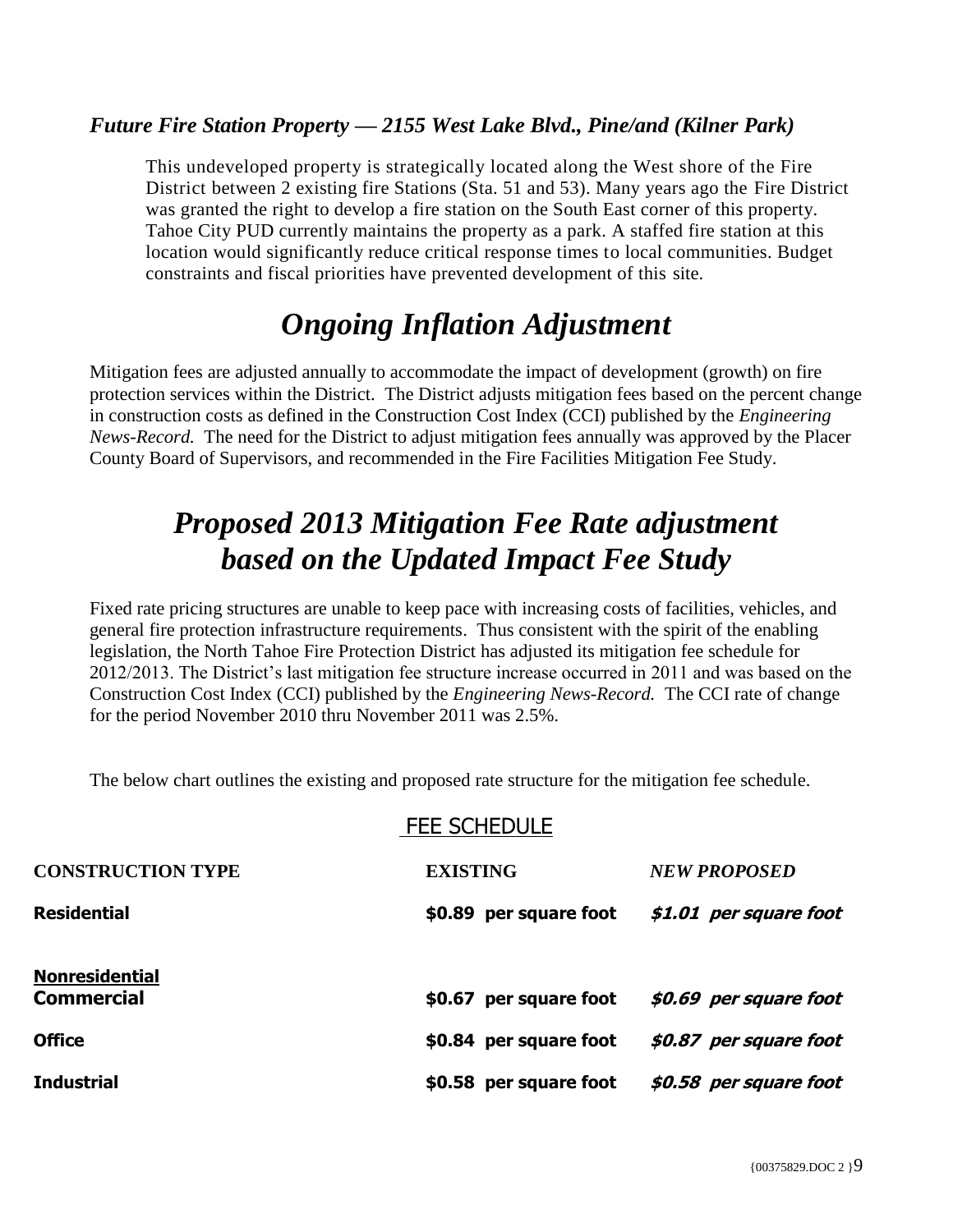|                                          | FY 10-11  | FY 11-12  | FY 12-13  | FY 13-14  | FY 14-15  | FY 15-16  | FY 16-17  |
|------------------------------------------|-----------|-----------|-----------|-----------|-----------|-----------|-----------|
|                                          | Actual    | Actual    | Projected | Projected | Projected | Projected | Projected |
|                                          |           |           |           |           |           |           |           |
| <b>Mitigation Fund Beginning Balance</b> | \$40,185  | \$99,149  | \$53,694  | \$14,969  | \$11,244  | \$12,604  | \$8,964   |
|                                          |           |           |           |           |           |           |           |
| <b>Revenue Category</b>                  |           |           |           |           |           |           |           |
| Projected annual mitigation fees revenue | \$137,095 | \$76,833  | \$75,000  | \$75,000  | \$80,000  | \$80,000  | \$80,000  |
| Projected account interest at 1.7% APR   | \$2,741   | \$2,712   | \$1,275   | \$1,275   | \$1,360   | \$1,360   | \$1,360   |
|                                          |           |           |           |           |           |           |           |
|                                          |           |           |           |           |           |           |           |
| <b>Total Revenues</b>                    | \$180,021 | \$178,694 | \$129,969 | \$91,244  | \$92,604  | \$93,964  | \$90,324  |
|                                          |           |           |           |           |           |           |           |
|                                          | FY 10-11  | FY 11-12  | FY 12-13  | FY 13-14  | FY 14-15  | FY 15-16  | FY 16-17  |
| <b>Expenditure Category</b>              | Actual    | Actual    | Projected | Projected | Projected | Projected | Projected |
|                                          |           |           |           |           |           |           |           |
| New Fire Station 51                      | \$75,000  | \$125,000 | \$90,000  | \$80,000  | \$80,000  | \$85,000  | \$85,000  |
| <b>Station Equipment</b>                 | \$5,872   |           |           |           |           |           |           |
| Mitigation Plan Update                   |           |           | \$15,000  |           |           |           |           |
| <b>Engine Equipment</b>                  |           |           | \$10,000  |           |           |           |           |
|                                          |           |           |           |           |           |           |           |
| <b>Total Expenditures</b>                |           |           |           |           |           |           |           |
| <b>Mitigation Fund Ending Balance</b>    | \$99,149  | \$53,694  | \$14,969  | \$11,244  | \$12,604  | \$8,964   | \$5,324   |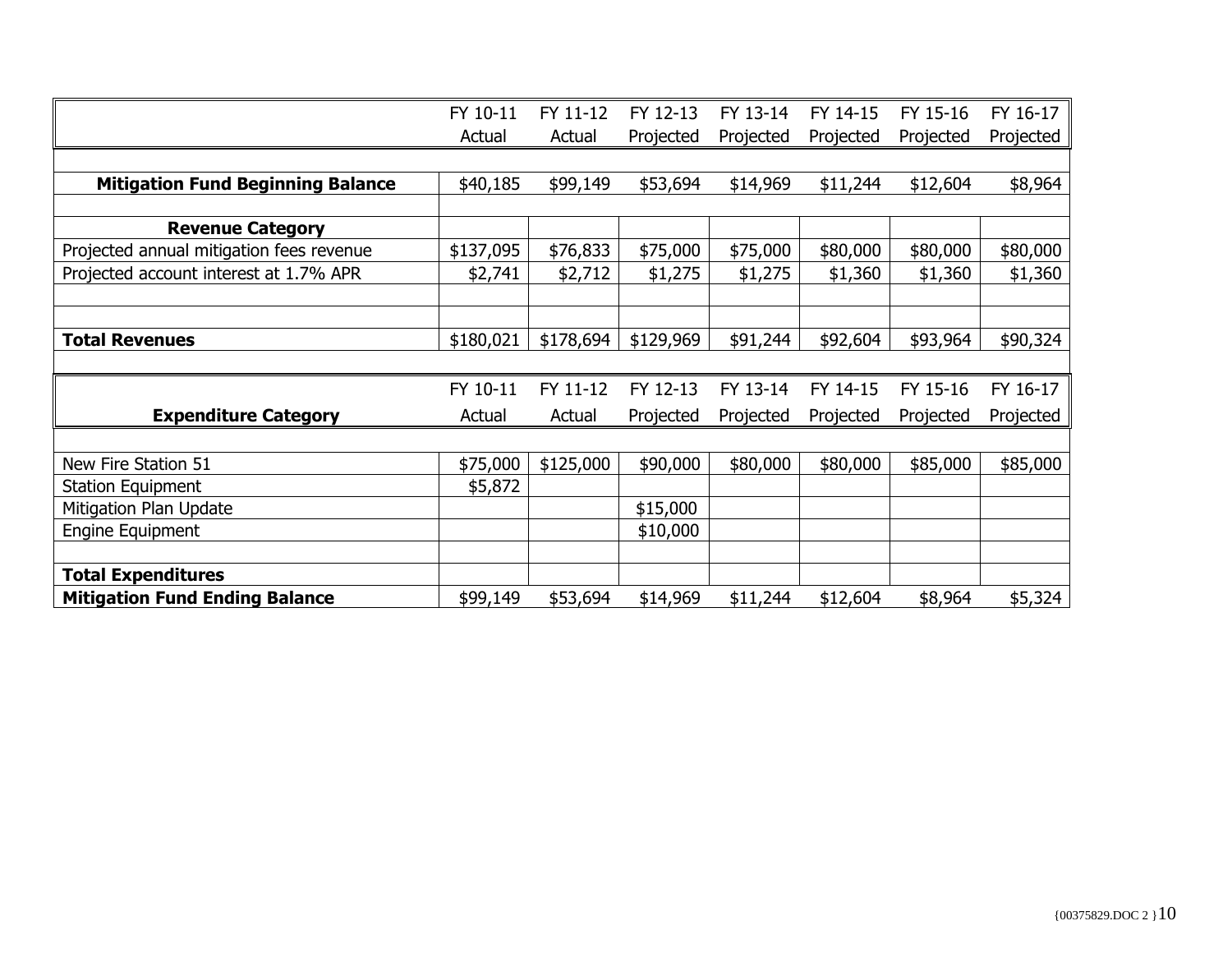### *North Tahoe Fire Protection District Use Statement*

AB 1600 states that a District must have a statement of use to which mitigation fees are to be assigned. For the fiscal year 2012/2013, the fire mitigation fees collected within the North Tahoe Fire Protection District will be utilized towards the following programs:

- 1. **New fire station (Station 51):** The District has recognized the need to replace the existing headquarters fire station. The old headquarters fire station was built in 1961 and been remodeled several times. It is apparent the growth of the District has made this facility inadequate for housing the administrative function and emergency response apparatus. A new facility was been completed in July 2012. The new headquarters fire station has been constructed to meet the estimated needs of the District as a result of growth over the next 50 years.
- 2. **Mitigation Plan Update:** The District is required to update the Fire Facilities Impact Fee Study every five years. The District has contracted with Goodwin Consulting Group to perform this update at an estimated cost of \$15,000.
- 3. **Engine Equipment:** The District has recognized the need to add additional equipment to our engine companies. Many of our engines have a full complement of equipment required by NFPA 1901, however some do not. The District endeavors to comply with NFPA 1901 by added this new equipment to our engine companies.